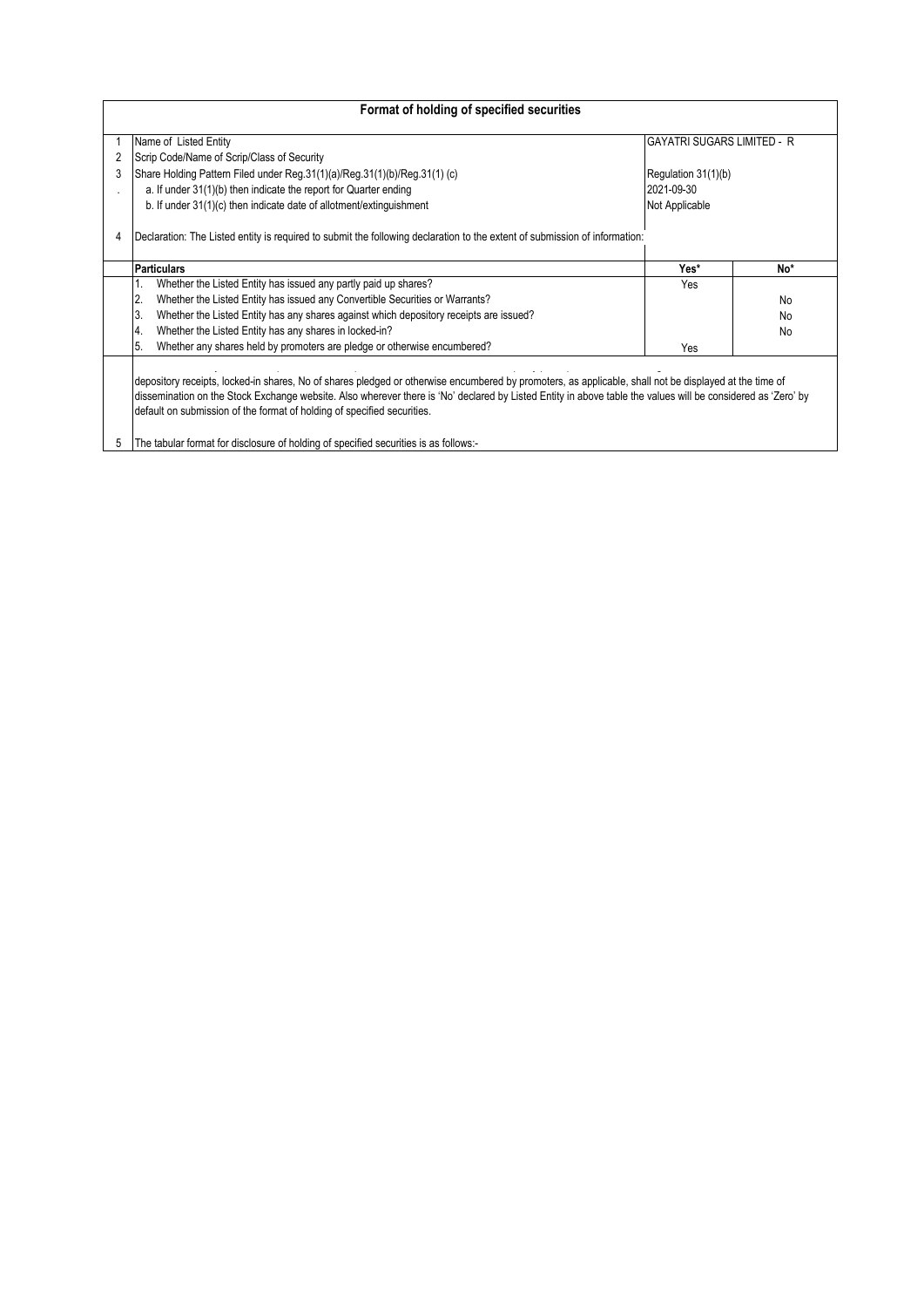## **Table I - Summary Statement holding of specified securities**

| <b>Category</b> | <b>Category of shareholder</b> | of share ho | No. of fully          | No. of        | <b>Total nos.</b>     | Shareholding as a % of      | <b>Number of Voting Rights held in each Shareholdi</b> |              |                            | <b>Number of Shares</b> |              | <b>Number of</b> |                        |
|-----------------|--------------------------------|-------------|-----------------------|---------------|-----------------------|-----------------------------|--------------------------------------------------------|--------------|----------------------------|-------------------------|--------------|------------------|------------------------|
|                 |                                |             | paid up               | Partly        | shares held           | total no. of shares         | <b>Class</b>                                           | <b>Total</b> | Total as a % of ng, as a % |                         | No. (a)      | As a % of        | equity                 |
|                 |                                |             | equity shares paid-up |               |                       | (calculated as per SCRR     | <b>EQUITY</b>                                          |              | $(A+B+C)$                  | assuming                |              |                  | total Shar shares held |
|                 |                                |             | held                  | equity        |                       | 1957)                       |                                                        |              |                            | full                    |              | es held (b)      | in                     |
|                 |                                |             |                       | <b>Shares</b> |                       |                             |                                                        |              |                            | <b>conversion</b>       |              |                  | dematerializ           |
|                 |                                |             |                       | 1.111         |                       |                             |                                                        |              |                            |                         |              |                  | ed form                |
| (1)             |                                | (III)       | (IV)                  |               | $(V) = (IV)+(V)+(VI)$ | (VIII) As a % of $(A+B+C2)$ |                                                        | (IX)         |                            | % of (A+B+C2)           | (XIII)       |                  | (XIV)                  |
| (A)             | Promoter & Promoter Group      |             | 6 25040888            | $\Omega$      | 25040888              |                             | 57.3 25040888 25040888                                 |              | 57.31                      |                         | 57.3 9063607 |                  | 36.2 25040888          |
| (B)             | Public                         | 16835       | 18656480              | 6275          | 18662755              |                             | 42.7 18656480 18656480                                 |              | 42.69                      | 42.7 <sup>0</sup>       |              |                  | 0 18637470             |
| (C)             | Non Promoter- Non Public       |             |                       |               |                       |                             | 0 <sub>0</sub>                                         |              |                            | 0 <sub>0</sub>          |              |                  | 0 <sub>0</sub>         |
| (C1)            | Shares underlying DRs          |             |                       |               |                       |                             | 0 <sub>0</sub>                                         |              |                            | 0 <sub>0</sub>          |              | 0 <sub>0</sub>   |                        |
| (C2)            | Shares held by Employee Trusts |             |                       |               |                       |                             | 0 <sub>0</sub>                                         |              |                            | 0 <sub>0</sub>          |              | 0 <sub>0</sub>   |                        |
|                 | Total                          |             | 16841 43697368        | 6275          | 43703643              |                             | 100 43697368 43697368                                  |              | 100                        |                         | 100 9063607  |                  | 20.74 43678358         |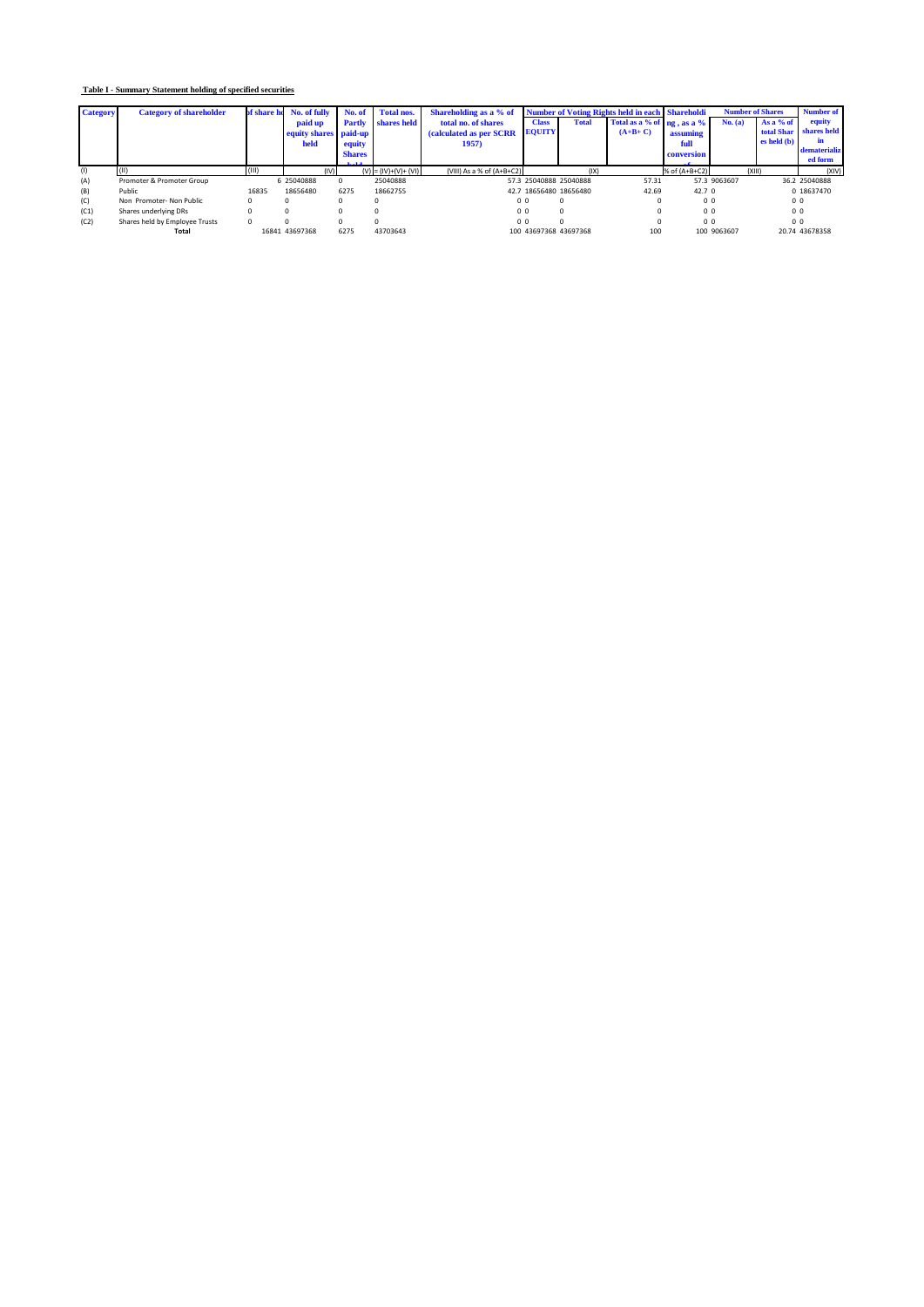## **Table II - Statement showing shareholding pattern of the Promoter and Promoter Group**

| <b>Category</b> | <b>Category of shareholder</b>         | s. of share hold | No. of     | <b>Total nos</b>            | <b>Sharehol</b>    | <b>Number of Voting Rights held in</b> |              | <b>TOTAL</b><br><b>Number Of Shares</b> |                        |               | <b>Number Of Equity</b>   |                       |
|-----------------|----------------------------------------|------------------|------------|-----------------------------|--------------------|----------------------------------------|--------------|-----------------------------------------|------------------------|---------------|---------------------------|-----------------------|
|                 |                                        |                  | fully paid | shares                      | $\dim g$ %         | <b>Class</b>                           | <b>Total</b> | <b>Total as a</b>                       | <b>Shareholding as</b> | No. (a)       | As a $%$ of               | <b>Shares Held in</b> |
|                 |                                        |                  | up equity  | held                        | calculate d EQUITY |                                        |              | $%$ of $(A+B+$                          | a% assuming            |               | total Shar es             | <b>Dematerialized</b> |
|                 |                                        |                  | shares     |                             | as per             |                                        |              | $\mathbf{C}$                            | full conversion        |               | $\text{held}(\textbf{b})$ | Form                  |
|                 |                                        |                  | held       |                             | <b>SCRR.</b>       |                                        |              |                                         | of conversion of       |               |                           |                       |
|                 |                                        |                  |            |                             | 1057               |                                        |              |                                         | convertible            |               |                           |                       |
|                 | (1)                                    | (III)            |            | $(IV)$ $(IV = IV + V + VI)$ | (VIII)             |                                        | (IX)         |                                         | () as a % of A+B+C2    |               | (X  1)                    | (XIV)                 |
| (1)             | Indian                                 |                  |            |                             | $\Omega$           |                                        |              | $\Omega$                                | U                      |               | U                         |                       |
| (a)             | Individuals/Hindu Undivided Family     |                  | 3 13812353 | 13812353                    |                    | 31.6 13812353                          | 13812353     | 31.61                                   |                        | 0 7900000     |                           | 57.2 13812353         |
|                 | SUBBARAMI REDDY TIKKAVARAPU12          |                  | 3255814    | 3255814                     |                    | 7.45 3255814                           | 3255814      | 7.45                                    | 7.45 0                 |               |                           | 0 3255814             |
|                 | SANDEEP KUMAR REDDY TIKKAVARA          |                  | 6763031    | 6763031                     |                    | 15.47 6763031                          | 6763031      | 15.48                                   |                        | 15.47 4250000 |                           | 62.84 6763031         |
|                 | INDIRA REDDY THIKKAVARAPUIN302         |                  | 3793508    | 3793508                     |                    | 8.68 3793508                           | 3793508      | 8.68                                    |                        | 8.68 3650000  |                           | 96.22 3793508         |
| (b)             | Central Governament/State              | 0                | $\Omega$   | $\Omega$                    |                    | 0 <sub>0</sub>                         | $\Omega$     | $\Omega$                                | 0 <sub>0</sub>         |               | 0 <sub>0</sub>            |                       |
| (b)             | <b>Fincial Institutions/Banks</b>      | 0                | $\Omega$   |                             |                    | 0 <sub>0</sub>                         | $\Omega$     | $\Omega$                                | 0 <sub>0</sub>         |               | 0 <sub>0</sub>            |                       |
| (d)             | Any Other                              | $\Omega$         | $\Omega$   | $\Omega$                    |                    | 0 <sub>0</sub>                         | $\Omega$     | $\Omega$                                | 0 <sub>0</sub>         |               | 0 <sub>0</sub>            |                       |
| (e)             | <b>Bodies Corporate</b>                |                  | 3 11228535 | 11228535                    |                    | 25.69 11228535                         | 11228535     | 25.7                                    |                        | 0 1163607     |                           | 10.36 11228535        |
|                 | GAYATRI PROJECTS LIMITEDIN300394       |                  | 1163607    | 1163607                     |                    | 2.66 1163607                           | 1163607      | 2.66                                    |                        | 2.66 1163607  |                           | 100 1163607           |
|                 | GAYATRI FIN-HOLDINGS PVT LTD1203       |                  | 7169450    | 7169450                     |                    | 16.4 7169450                           | 7169450      | 16.41                                   | 16.4 0                 |               |                           | 0 7169450             |
|                 | T.S.R.HOLDINGS PVT LTD1203500000       |                  | 2895478    | 2895478                     |                    | 6.63 2895478                           | 2895478      | 6.63                                    | 6.630                  |               |                           | 0 2895478             |
| (f)             | Trust                                  | $\Omega$         | $\Omega$   | $\Omega$                    |                    | 0 <sub>0</sub>                         | O            | 0                                       | 0 <sub>0</sub>         |               | 0 <sub>0</sub>            |                       |
|                 | Sub-Total(A)(1)                        |                  | 6 25040888 | 25040888                    |                    | 57.3 25040888                          | 25040888     | 57.31                                   |                        | 0 9063607     |                           | 36.2 25040888         |
| (2)             | Foregin                                |                  |            |                             |                    |                                        |              | $\Omega$                                | 0                      |               | 0                         |                       |
| (a)             | Individuals(Non Resident Foreign Ind 0 |                  | $\Omega$   | 0                           |                    | 0 <sub>0</sub>                         | $\Omega$     |                                         | 0 <sub>0</sub>         |               | 0 <sub>0</sub>            |                       |
| (b)             | Government                             |                  | $\Omega$   | $\Omega$                    |                    | 0 <sub>0</sub>                         | $\Omega$     |                                         | 0 <sub>0</sub>         |               | 0 <sub>0</sub>            |                       |
| (c)             | Institutions                           |                  | n          | $\Omega$                    |                    | 0 <sub>0</sub>                         | $\Omega$     |                                         | 0 <sub>0</sub>         |               | 0 <sub>0</sub>            |                       |
| (d)             | Foregin Portfolio Investors            |                  |            | $\Omega$                    |                    | 0 <sub>0</sub>                         | $\Omega$     |                                         | 0 <sub>0</sub>         |               | 0 <sub>0</sub>            |                       |
| (e)             | Any Other                              |                  |            | $\Omega$                    |                    | 0 <sub>0</sub>                         | $\Omega$     |                                         | 0 <sub>0</sub>         |               | 0 <sub>0</sub>            |                       |
|                 | Sub-Total(A)(2)                        |                  |            | $\Omega$                    |                    | 0 <sub>0</sub>                         |              |                                         | 0 <sub>0</sub>         |               | 0 <sub>0</sub>            |                       |
|                 | ng of Promoter and Promoter Group      |                  | 6 25040888 | 25040888                    |                    | 57.3 25040888                          | 25040888     | 57.31                                   |                        | 0 9063607     |                           | 36.2 25040888         |